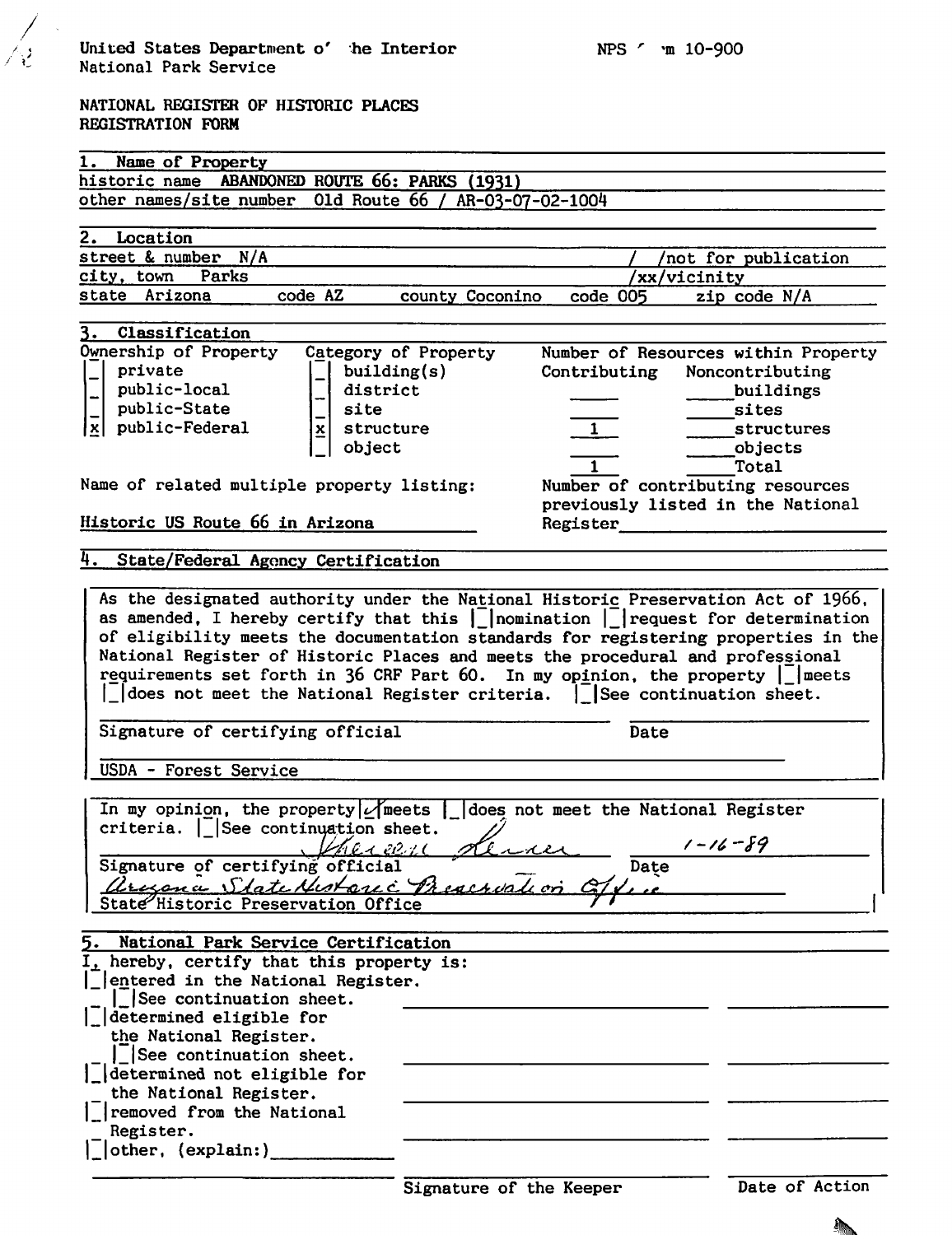| 6. Function or Use                                                                                   |                                                                                   |  |
|------------------------------------------------------------------------------------------------------|-----------------------------------------------------------------------------------|--|
| Historic Functions (enter categories<br>from instructions<br>TRANSPORTATION/road-related (vehicular) | Current Functions (enter categories<br>from instructions)<br>Abandoned/not in use |  |
| [Interstate Highway]                                                                                 |                                                                                   |  |
| 7. Description                                                                                       |                                                                                   |  |
| Architectural Classification<br>(enter categories from instructions)                                 | Materials enter categories from<br>instructions)                                  |  |
| N/A                                                                                                  | foundation                                                                        |  |
|                                                                                                      | walls                                                                             |  |
|                                                                                                      | roof                                                                              |  |
|                                                                                                      | other earth fill, asphalt surfacing<br>concrete culverts                          |  |

## Describe present and historic physical appearance.

This abandoned .85 mile (1.4 km) section of Route 66 lies unused today. It retains its cross-section template, asphalt pavement, and concrete culverts. One culvert has a brass plate stamped "1931". Aside from a slight deterioration of the road surface, this section has changed little in appearance since the historic period.

This section of Route 66 was built in 1931 as part of Forest Aid Project 89-E. The 24' wide oil surfaced (later paved) roadway replaced a circa 1921 alignment, portions of which can still be seen in the vicinity.

This alignment connected "Rural Route 66: Parks" and "Rural Route 66: Brannigan Park" between 1931 and 1941. The 1941 realignment of the Parks route left this section abandoned. This alignment is then a key to understanding the location of Route 66 between 1931 and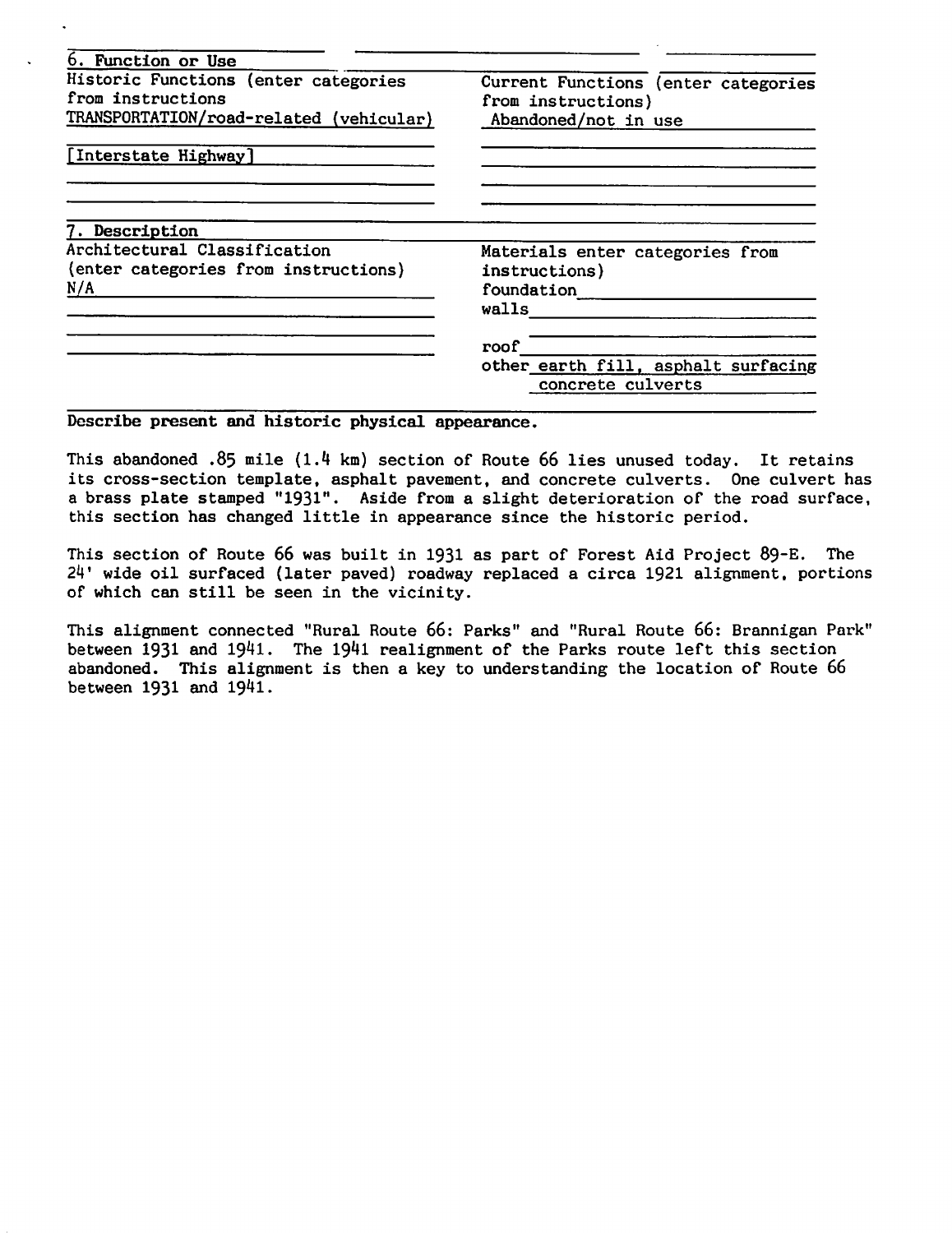| 8. Statement of Significance                                                                                                              |                                                                                            |
|-------------------------------------------------------------------------------------------------------------------------------------------|--------------------------------------------------------------------------------------------|
|                                                                                                                                           | Certifying official has considered the significance of this property in relation to        |
| other properties:                                                                                                                         | $ \bar{x} $ nationally     statewide     locally                                           |
| Applicable National Register Criteria $\ \bar{\mathbf{x}}\ $ A $\ \bar{\mathbf{x}}\ $ B $\ \bar{\mathbf{x}}\ $ C $\ \bar{\mathbf{x}}\ $ D |                                                                                            |
| Criteria Considerations (Exceptions) $\ \cdot\ $ A $\ \cdot\ $ B $\ \cdot\ $ O $\ \cdot\ $ B $\ \cdot\ $ F $\ \cdot\ $ G                  |                                                                                            |
| from instructions)                                                                                                                        | Areas of Significance (enter categories Period of Significance Significant<br><b>Dates</b> |
| Transportation                                                                                                                            | <u> 1931-1941</u>                                                                          |
|                                                                                                                                           |                                                                                            |
|                                                                                                                                           | Cultural Affiliation<br>N/A                                                                |
|                                                                                                                                           |                                                                                            |
| Significant Person<br>N/A                                                                                                                 | Architect/Affiliation<br>N/A                                                               |
|                                                                                                                                           |                                                                                            |

State significance of property, and justify criteria, criteria considerations, and areas and periods of significance noted above.

This property is significant for its association with Historic US Route 66 in Arizona and the theme of transportation in America between ca. 1920 and 1944.

This short section of abandoned Route 66 aids in understanding the relationship<br>between the various alignments of the road in the vicinity of Parks, Arizona. It is an excellent example of the property type. The cross-section template and pavement<br>from the historic period remain intact. It retains integrity of design, workmanship,<br>location, feeling, association, and setting.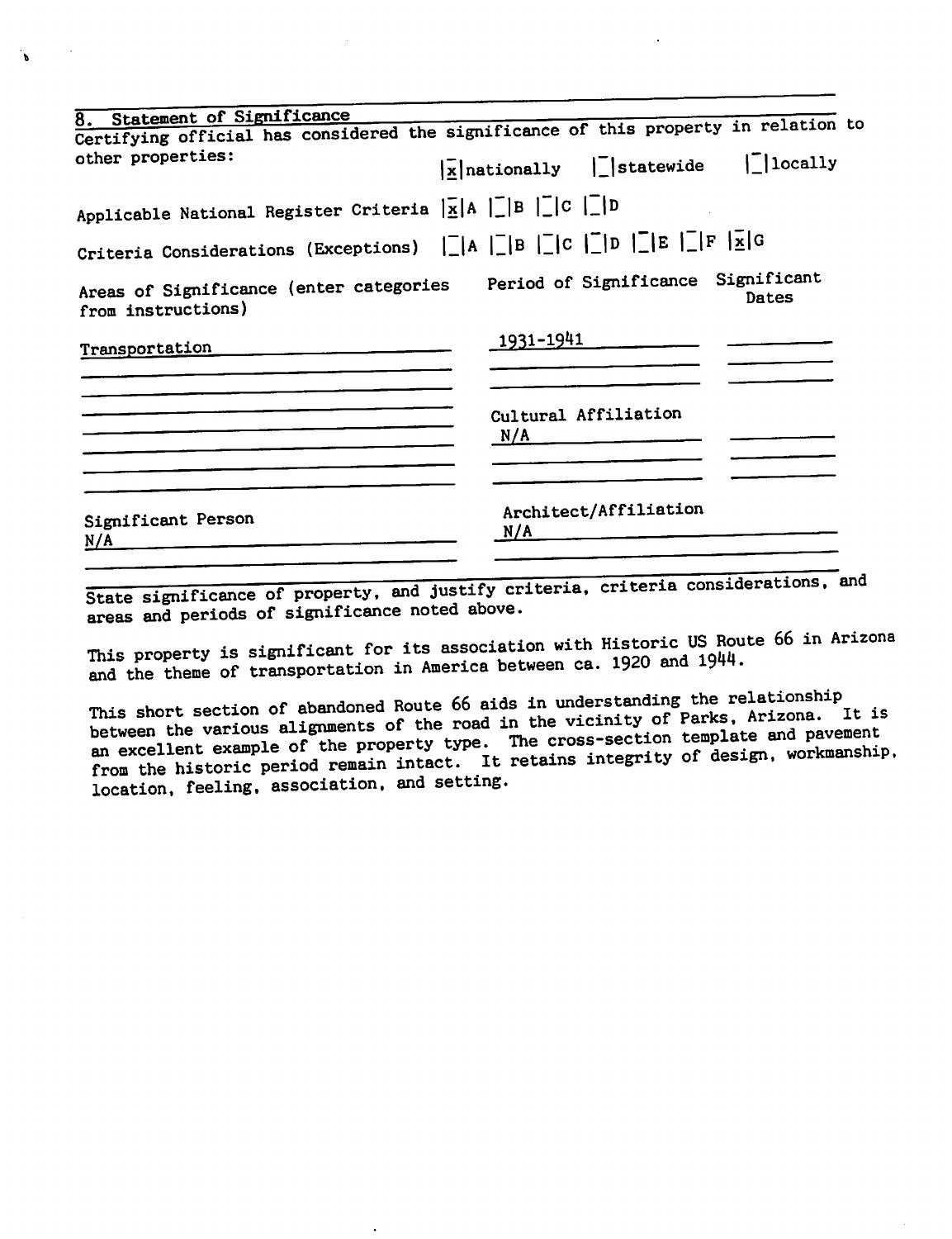| 9. Major Bibliographical References                                                                                                                                                                                                                                                                                                                                                                        |                                                                                                                                                                                                                                                                   |
|------------------------------------------------------------------------------------------------------------------------------------------------------------------------------------------------------------------------------------------------------------------------------------------------------------------------------------------------------------------------------------------------------------|-------------------------------------------------------------------------------------------------------------------------------------------------------------------------------------------------------------------------------------------------------------------|
| "As Built" Plans dated 1/24/32: Federal Aid Project 89-E (Ash Fork-Flagstaff<br>Highway). On file at ADOT Engineering Records Division, Phoenix.                                                                                                                                                                                                                                                           |                                                                                                                                                                                                                                                                   |
| Previous documentation on file (NPS):<br>    preliminary determination of individual<br>listing (36 CFR 67) has been requested.<br>previously listed in the National Register<br>previously determined eligible by the<br>National Register<br>designated a National Historic Landmark<br>recorded by Historic American Buildings<br>Survey #<br>  recorded by Historic American Engineering<br>Record $#$ | See continuation sheet.<br>Primary location of additional data:<br>State hist. preservation office<br>Other State agency<br>$\overline{\mathbf{x}}$<br>Federal agency<br>Local government<br>University<br>Other<br>Specify repository:<br>Kaibab National Forest |
| 10. Geographical Data<br>Acreage of property 14 acres                                                                                                                                                                                                                                                                                                                                                      |                                                                                                                                                                                                                                                                   |
| UTM References<br>13902050<br>A  1 2   4 1 4 0 1 0 <br>Northing<br>Easting<br>Zone<br>D.<br>$\mathbf{c}$  <br>Northing<br>Easting<br>Zone                                                                                                                                                                                                                                                                  | 14151420 13902100<br>$B$  1 2 <br>Northing<br>Easting<br>Zone<br>Northing<br>Easting<br>Zone<br>See continuation sheet                                                                                                                                            |
| Verbal Boundary Description                                                                                                                                                                                                                                                                                                                                                                                |                                                                                                                                                                                                                                                                   |

This .85 mile  $(1.4 \text{ km})$  section of Abandoned Route 66 is defined on the west by "Rural" This .85 mile  $(1.4 \text{ km})$  section of Abandoned Route bb is defined on the west by "Rural<br>Route 66: Parks" and on the east by "Rural Route 66: Brannigan Park". The original<br>right-of-way (66 feet to each side of the centerl right-of-way (66 feet to each side of the centerline) defines the markers. See UTM nominated property. The ROW is defined by standard concrete markers. See UTM references and attached map.

| See continuation sheet

Boundary Justification

 $\mathbf{L}$ 

The boundary includes the property type "Abandoned Route 66" defined in the multiple property form. All improvements associated with this property are contained within the right-of-way.

| See continuation sheet

| 11. Form Prepared By                      |                                                 |
|-------------------------------------------|-------------------------------------------------|
| name/title Teri A. Cleeland, Archeologist | date August 2, 1988                             |
| organization Kaibab National Forest       | $-$ telephone (602) 635-2681                    |
| street & number 800 S. Sixth St.          | $\frac{1}{2ip \text{ code } 86046}$<br>state AZ |
| city or town Williams                     |                                                 |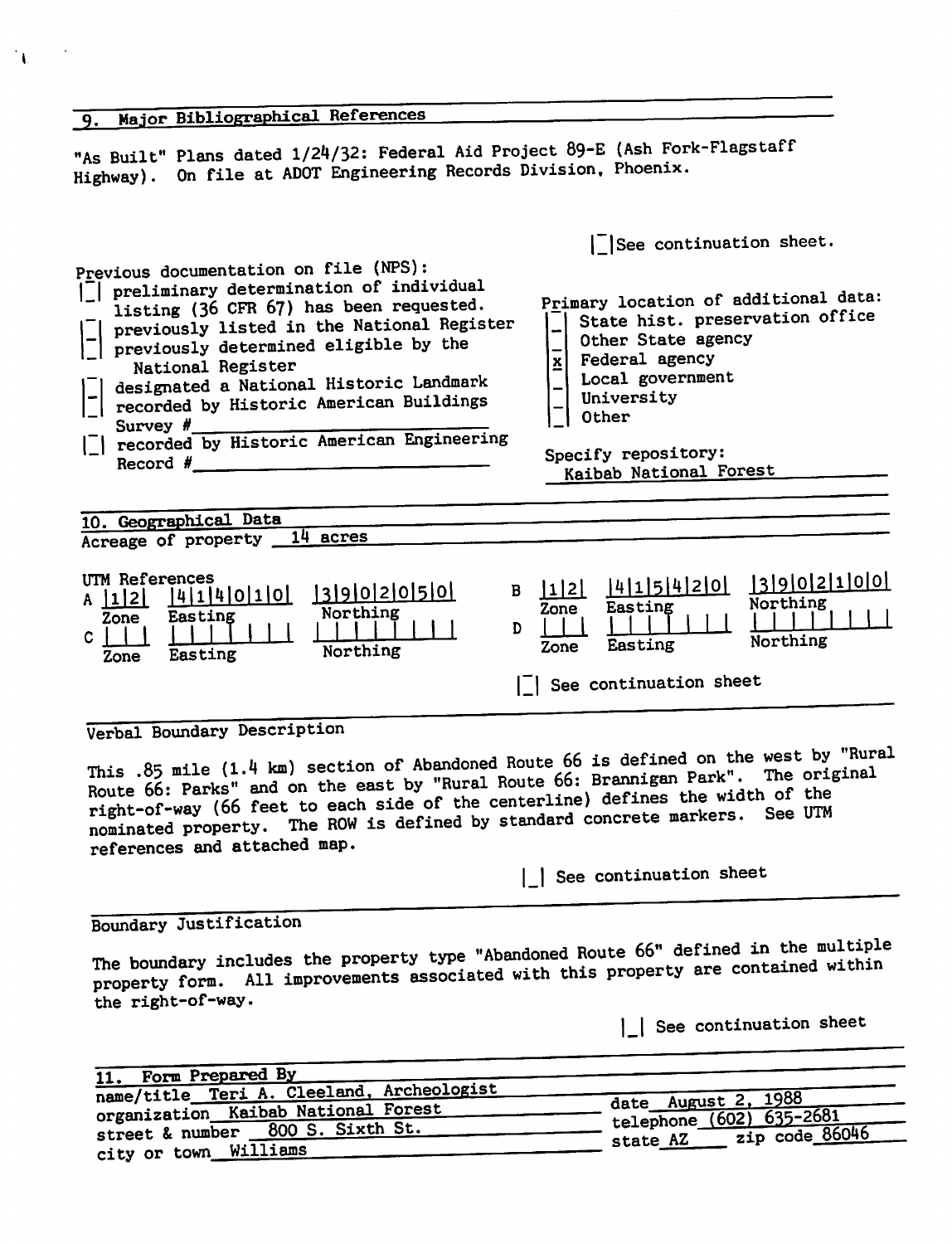United States Department of the Interior National Park Service

NATIONAL REGISTER OF HISTORIC PLACES CONTINUATION SHEET

PHOTOGRAPHS Page 1

THE FOLLOWING INFORMATION IS THE SAME FOR ALL PHOTOGRAPHS ACCOMPANYING THIS NOMINATION:

- 1). Abandoned Route 66: Parks (1931)
- 2). Vicinity of Parks, Arizona
- 3). Teri A. Cleeland
- 4). June, 1988
- 5). Kaibab National Forest, Williams, Arizona

INFORMATION FOR INDIVIDUAL PHOTOGRAPHS:

6). Facing West: 1941 culvert left (see Rural Route 66: Parks), 1931 culvert right 7).

- 6). Detail: date stamp on 1931 culvert shown in photo #1
- 7). #2
- 6). Facing East: roadway 7). #3
- 6). Facing West: roadway 7).